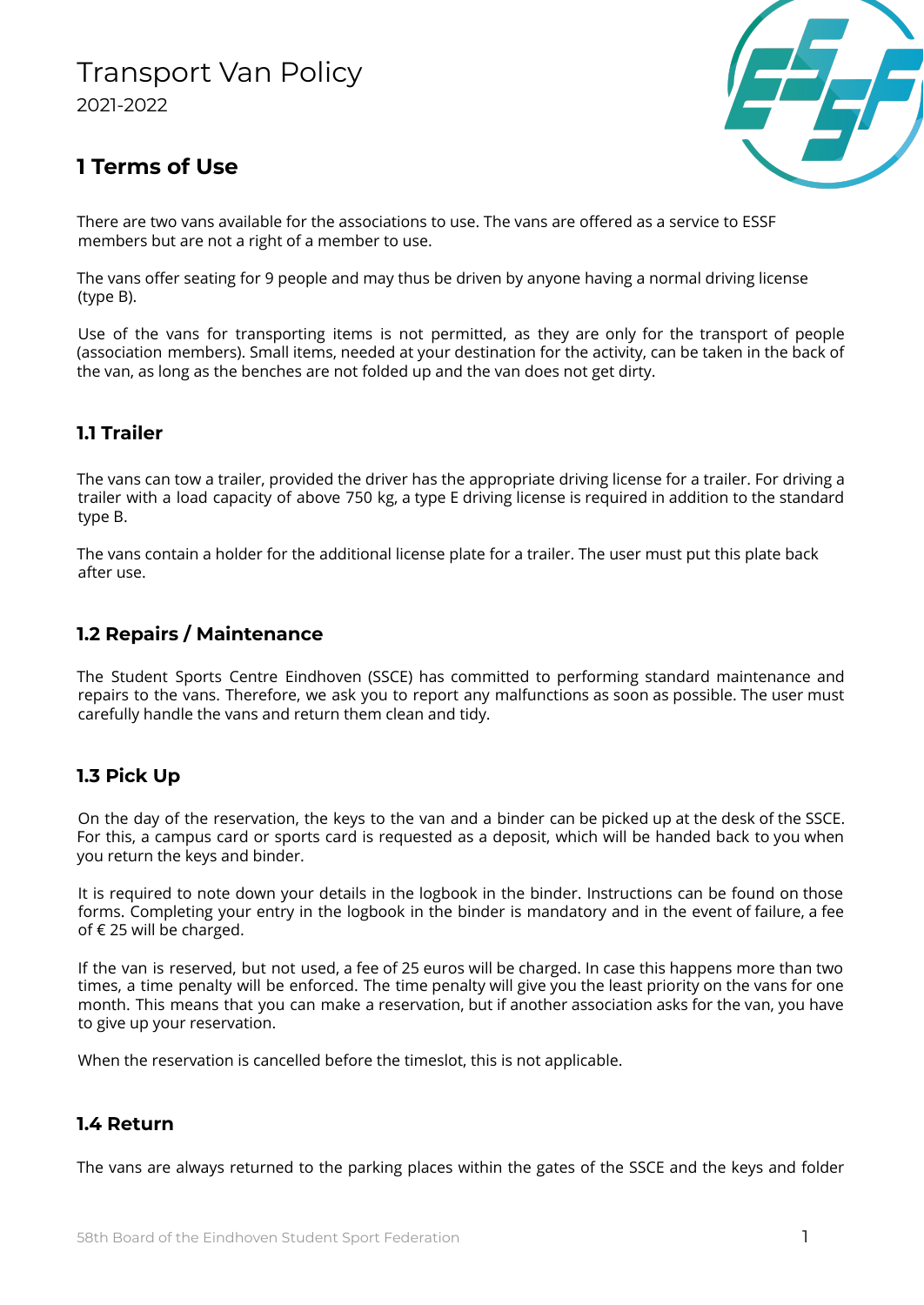# Transport Van Policy 2021-2022



are handed in at the desk of the SSC. If the SSC is closed: leave the folder in the van and deposit the ke in the key mailbox. Vans must always be refuelled after use. If not refuelled, an amount will be charged for the fuel and for additional administration costs ( $\epsilon$  5).

## **2 Costs**

### **2.1 Driving Charges**

To use the vans, it is necessary to fill in the logbook in the supplied folder. The start and end mileage are especially important. The user is charged  $\epsilon$  0,125 per kilometre driven by the SSCE to account for the maintenance.

These costs can be settled at the SSCE desk or at SSCE financial administrator (currently: Frank van Oudenhoven) at your own initiative. In addition, a request for payment will be sent every six months.

#### **2.2 Damages**

The vans are checked after each use (the next morning at the latest) and if any damage is found, the last user is held liable. Damage up to € 500,- will not be declared with the insurance and will be entirely at the expense of the user. Damage in excess of € 500,- will be reported to the insurance and the deductible of € 500,- will be charged to the user causing the damages. Damages involving a counterparty are always reported to the insurance. Here too a deductible of € 500 applies, which is borne by the user causing the damages.

### **2.3 Fines**

Any fines must be paid by the user. You will be notified of them by the SSCE.

# **3 Reservations**

Only the secretary of the ESSF member associations can make reservations for the vans through the DMS system. As a result, all reservations made by an association are known to the board and the board is therefore also responsible for use of the vans.

Since there are 2 vans available for 37 associations, it is possible that reservations overlap. Hence, the following arrangement is used for assigning priority to the reservations:

- 1. ESSF related events benefiting all members (Introduction Week, LSSW, GNSK etc.);
- 2. Use determined by the SSCE (referred to as: primary use);
- 3. (Inter)national events (e.g. NSKs or major tournaments);
- 4. Competitions (Competition / Tournaments);
- 5. Other activities and events.

The following timetable applies to reservations:

- Use for (inter)national sports events (e.g. NSKs or major tournaments) can be reported to the